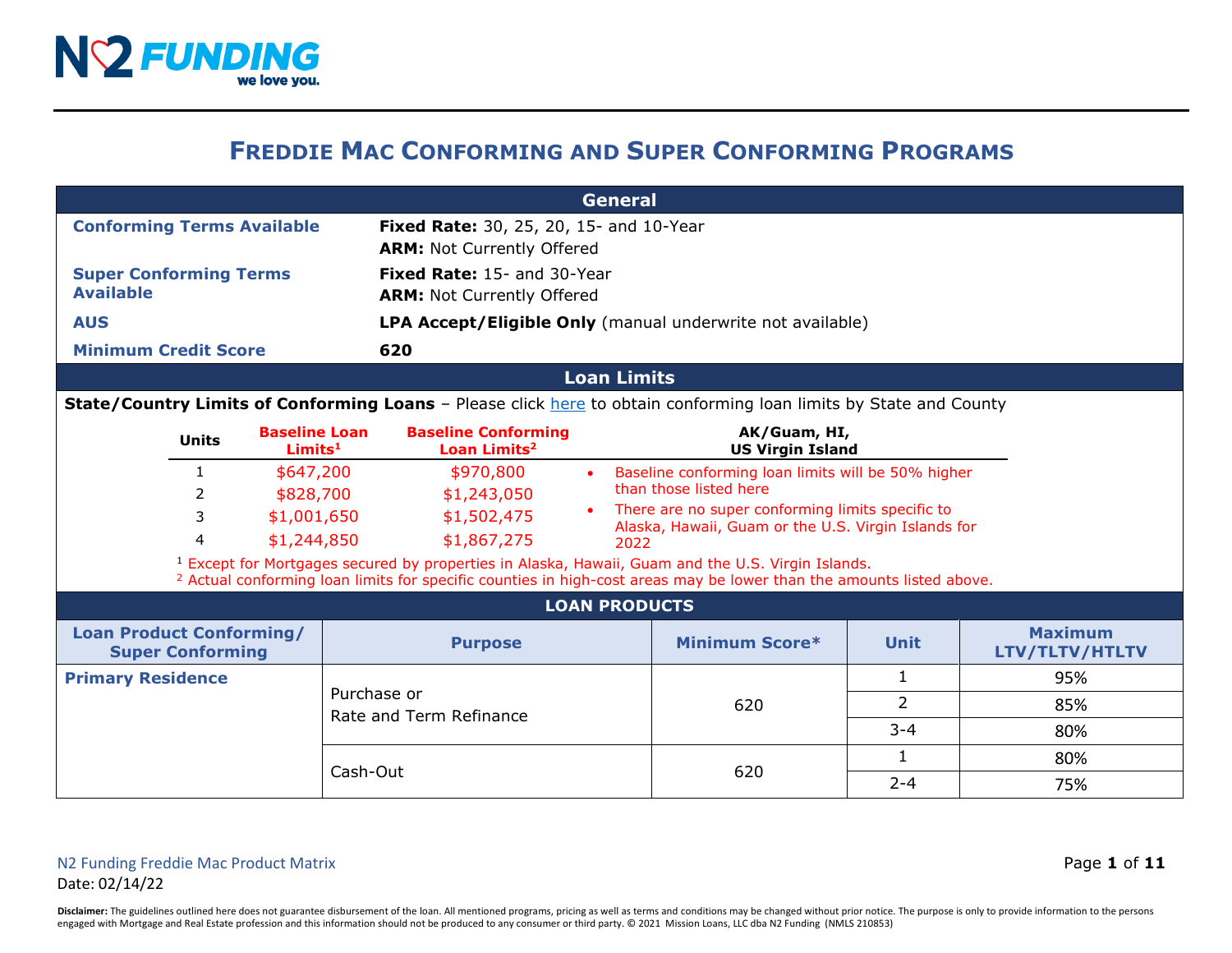

| <b>LOAN PRODUCTS (Continued)</b>                                                                                                                                                                                                                                       |                                        |                  |                              |                         |              |             |                                  |                                  |
|------------------------------------------------------------------------------------------------------------------------------------------------------------------------------------------------------------------------------------------------------------------------|----------------------------------------|------------------|------------------------------|-------------------------|--------------|-------------|----------------------------------|----------------------------------|
| <b>Loan Product</b><br><b>Conforming/ Super</b><br><b>Conforming</b>                                                                                                                                                                                                   | <b>Purpose</b>                         |                  |                              | Minimum Score*          |              | <b>Unit</b> | <b>Maximum</b><br>LTV/TLTV/HTLTV |                                  |
| 2nd Home                                                                                                                                                                                                                                                               | Purchase or<br>Rate and Term Refinance |                  |                              | 620                     |              |             | 90%                              |                                  |
|                                                                                                                                                                                                                                                                        | Cash Out Refinance                     |                  |                              | 620                     |              |             | 75%                              |                                  |
| <b>Investment Property</b>                                                                                                                                                                                                                                             | Purchase                               |                  |                              | 620                     |              | $2 - 4$     | 85%<br>75%                       |                                  |
|                                                                                                                                                                                                                                                                        | Rate and Term Refinance                |                  | 620                          |                         | 1            |             | 85%                              |                                  |
|                                                                                                                                                                                                                                                                        |                                        |                  |                              |                         | $2 - 4$      |             | 75%                              |                                  |
|                                                                                                                                                                                                                                                                        | Cash-Out Refinance                     |                  | 620                          |                         | 1.           |             | 75%                              |                                  |
|                                                                                                                                                                                                                                                                        |                                        |                  |                              |                         |              | $2 - 4$     | 70%                              |                                  |
| <b>Loan Product</b><br><b>Home Possible</b>                                                                                                                                                                                                                            |                                        |                  | <b>No Cash-Out Refinance</b> |                         |              |             |                                  |                                  |
|                                                                                                                                                                                                                                                                        | Max LTV/TLTV/HTLTV                     |                  |                              |                         |              |             | Max LTV/TLTV/HTLTV               |                                  |
|                                                                                                                                                                                                                                                                        | <b>Product</b>                         | Single Lien      | $W/DPA 2^{ND*}$              | <b>Product</b>          |              |             | Single Lien                      | $W/DPA 2^{ND*}$                  |
| <b>Primary Residence</b>                                                                                                                                                                                                                                               | Conforming                             | $95.01\% - 97\%$ | 97%/105%                     | Conforming              |              | 95.01%-97%  | 97%/105%                         |                                  |
| <b>SFR/PUD/CONDO</b>                                                                                                                                                                                                                                                   | <b>Super Conforming</b>                | 95%              | 95%/105%                     | <b>Super Conforming</b> |              | 95%         | 95%/105%                         |                                  |
| <b>Primary Residence</b><br>2-4 Units                                                                                                                                                                                                                                  | Conforming<br>85%/95%/95%              |                  | N/A                          | Conforming              |              | 85%/95%/95% | N/A                              |                                  |
| * With Affordable Seconds® secondary financing when the first lien is a fixed-rate mortgage.<br>Must comply with all requirements per FHLMC Home Possible Product Page: https://sf.freddiemac.com/content/_assets/resources/pdf/fact-sheet/home_possible_factsheet.pdf |                                        |                  |                              |                         |              |             |                                  |                                  |
| <b>Loan Product</b><br><b>Manufactured Housing</b>                                                                                                                                                                                                                     | <b>Purpose</b>                         |                  | <b>Minimum Score*</b>        |                         | Unit         |             |                                  | <b>Maximum</b><br>LTV/TLTV/HTLTV |
| <b>Primary Residence</b>                                                                                                                                                                                                                                               | Purchase or Rate and Term Refinance    |                  |                              | 620                     |              |             |                                  | 95%                              |
|                                                                                                                                                                                                                                                                        | Cash-Out Refinance (Term $\leq$ 20)    |                  |                              | 620                     |              | 1           |                                  | 65%                              |
| 2nd Home                                                                                                                                                                                                                                                               | Purchase or Rate and Term Refinance    |                  | 620                          |                         | $\mathbf{1}$ |             | 85%                              |                                  |

Disclaimer: The guidelines outlined here does not guarantee disbursement of the loan. All mentioned programs, pricing as well as terms and conditions may be changed without prior notice. The purpose is only to provide info engaged with Mortgage and Real Estate profession and this information should not be produced to any consumer or third party. © 2021 Mission Loans, LLC dba N2 Funding (NMLS 210853)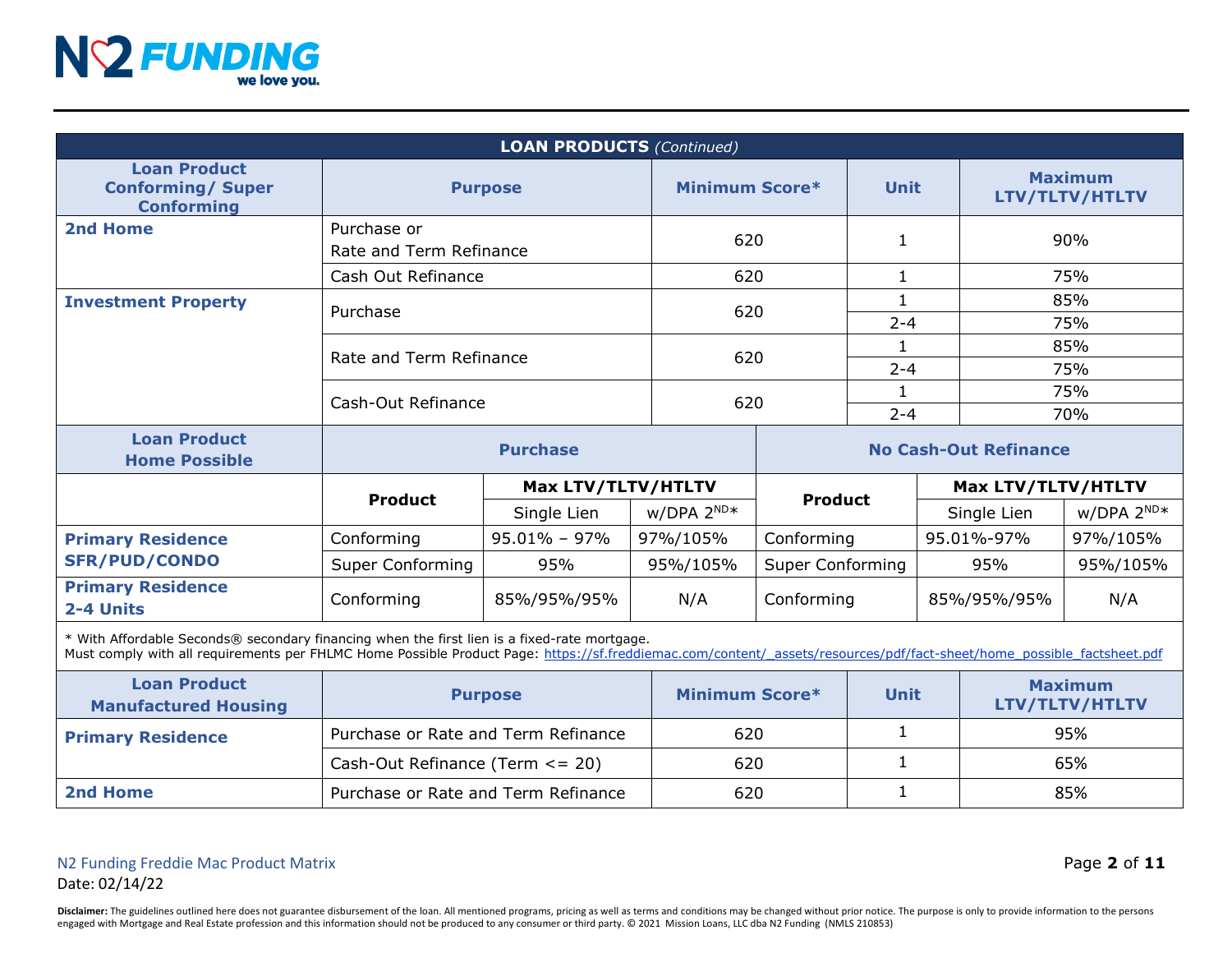

|                                                                                                                                                                                                                                                                                                                                                                                                                                                                                                                                                                                                                                                                                                                                                                                          |                                                                                                                                                                                                                                                                                                                    | <b>MISCELLANEOUS</b>                                                                                   |           |  |
|------------------------------------------------------------------------------------------------------------------------------------------------------------------------------------------------------------------------------------------------------------------------------------------------------------------------------------------------------------------------------------------------------------------------------------------------------------------------------------------------------------------------------------------------------------------------------------------------------------------------------------------------------------------------------------------------------------------------------------------------------------------------------------------|--------------------------------------------------------------------------------------------------------------------------------------------------------------------------------------------------------------------------------------------------------------------------------------------------------------------|--------------------------------------------------------------------------------------------------------|-----------|--|
| <b>Characteristics</b>                                                                                                                                                                                                                                                                                                                                                                                                                                                                                                                                                                                                                                                                                                                                                                   | <b>Parameters</b>                                                                                                                                                                                                                                                                                                  |                                                                                                        |           |  |
| <b>Appraisals</b>                                                                                                                                                                                                                                                                                                                                                                                                                                                                                                                                                                                                                                                                                                                                                                        | Full Interior and Exterior Appraisal that meets Freddie Mac requirements.<br>$\bullet$<br>Automated Collateral Evaluation (ACE) allowed when applicable.<br>Appraisal transfers allowed.<br>$\bullet$                                                                                                              |                                                                                                        |           |  |
| <b>AUS</b>                                                                                                                                                                                                                                                                                                                                                                                                                                                                                                                                                                                                                                                                                                                                                                               | Loan Prospector with "Accept" Recommendation is required.<br>$\bullet$<br>Manual underwrites are not eligible.<br>$\bullet$                                                                                                                                                                                        |                                                                                                        |           |  |
| <b>Borrower Eligibility</b>                                                                                                                                                                                                                                                                                                                                                                                                                                                                                                                                                                                                                                                                                                                                                              | The proposed Borrower is required to have legal residency of USA. He/she can be a Citizen, permanent or<br>$\bullet$<br>non-permanent resident alien with proof of lawful permanent residence.<br>Social Security Number is required (no ITINs).<br>Foreign nationals shall not be allowed for mortgage financing. |                                                                                                        |           |  |
| <b>Condominiums</b>                                                                                                                                                                                                                                                                                                                                                                                                                                                                                                                                                                                                                                                                                                                                                                      | Loan Product Advisor (LPA) determines the level of review required in most cases.<br>Streamlined Review for Established Condo Projects:                                                                                                                                                                            |                                                                                                        |           |  |
|                                                                                                                                                                                                                                                                                                                                                                                                                                                                                                                                                                                                                                                                                                                                                                                          | <b>Occupancy Type</b>                                                                                                                                                                                                                                                                                              | <b>Maximum LTV/TLTV/HTLTV Ratios</b><br>Projects not located in Florida<br>Projects located in Florida |           |  |
|                                                                                                                                                                                                                                                                                                                                                                                                                                                                                                                                                                                                                                                                                                                                                                                          | Primary Residence                                                                                                                                                                                                                                                                                                  | 90%                                                                                                    | 75/90/90% |  |
|                                                                                                                                                                                                                                                                                                                                                                                                                                                                                                                                                                                                                                                                                                                                                                                          | Second Home                                                                                                                                                                                                                                                                                                        | 75%                                                                                                    | 70/75/75% |  |
|                                                                                                                                                                                                                                                                                                                                                                                                                                                                                                                                                                                                                                                                                                                                                                                          | <b>Investment Property</b>                                                                                                                                                                                                                                                                                         | 75%                                                                                                    | 70/75/75% |  |
| New and Newly Converted Condo Project Require Project Eligibility Review Service (PERS) Approval.<br>Established Condominium Projects are eligible for Full Review when LPA does not return Streamline<br>Review eligibility.<br>When an existing Mortgage will be satisfied as a result of a Refinance transaction, one of the following<br><b>Continuity of Obligation</b><br>requirements must be met:<br>At least one Borrower on the Refinance Mortgage was a Borrower on the Mortgage being Refinanced, or<br>At least one Borrower on the Refinance Mortgage held title to and resided in the Mortgaged Premises as a<br>$\bullet$<br>Primary Residence for the most recent 12-month period and the Mortgage file contains documentation<br>evidencing that the Borrower, either: |                                                                                                                                                                                                                                                                                                                    |                                                                                                        |           |  |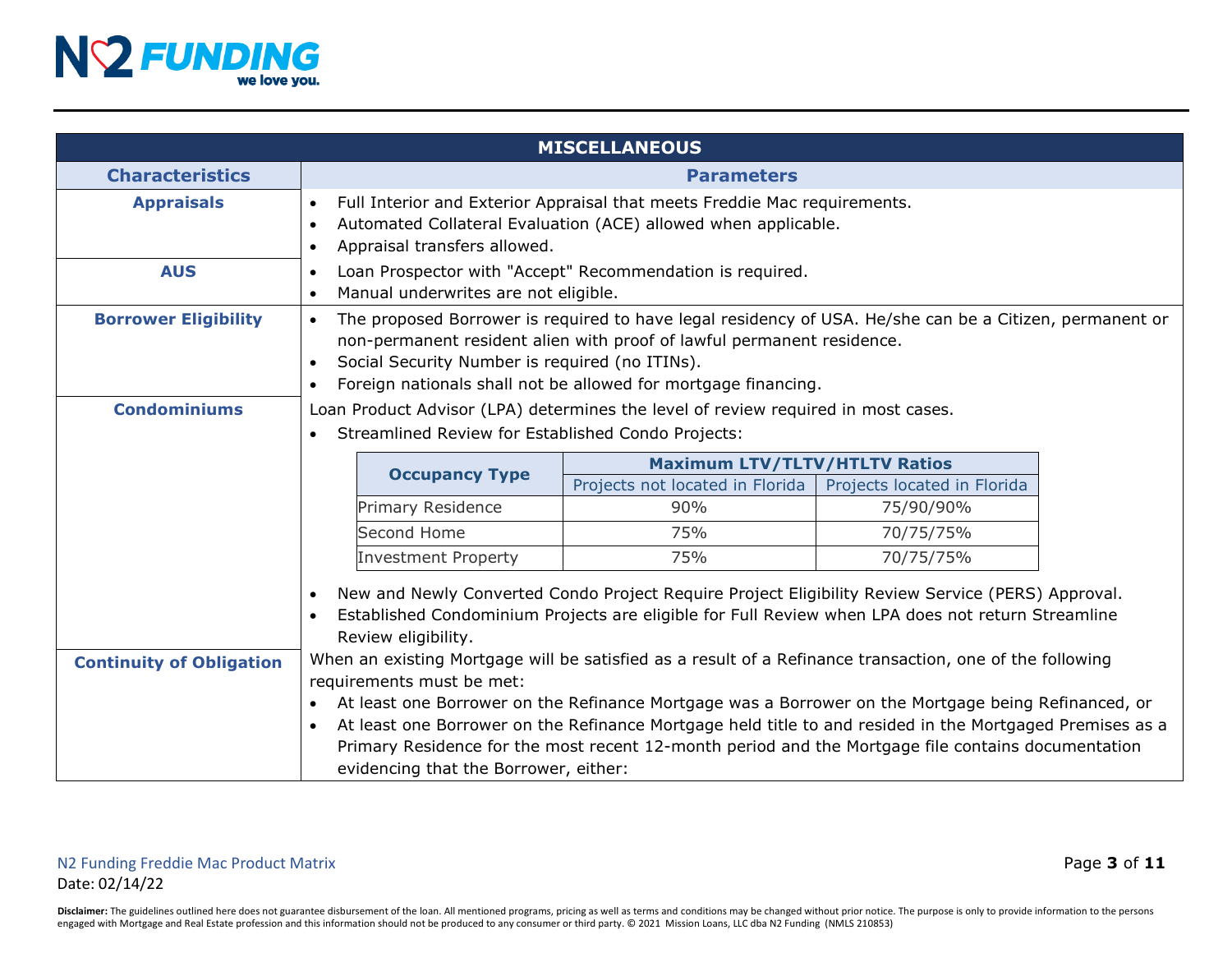

|                                                | <b>MISCELLANEOUS</b> (Continued)                                                                                                                                                                                                                                                                                                                                                                                                                                        |
|------------------------------------------------|-------------------------------------------------------------------------------------------------------------------------------------------------------------------------------------------------------------------------------------------------------------------------------------------------------------------------------------------------------------------------------------------------------------------------------------------------------------------------|
| <b>Characteristics</b>                         | <b>Parameters</b>                                                                                                                                                                                                                                                                                                                                                                                                                                                       |
| <b>Continuity of Obligation</b><br>(Continued) | Has been making timely Mortgage payments, including the payments for any secondary<br>financing, for the most recent 12-month period, or<br>Is a Related Person to a Borrower on the Mortgage being Refinanced; or<br>At least one Borrower on the Refinance Mortgage inherited or was legally awarded Mortgaged<br>Premises (E.g., in the case of divorce, separation or dissolution of a domestic partnership).                                                       |
| <b>Credit Score</b>                            | All Borrowers must have a valid credit score                                                                                                                                                                                                                                                                                                                                                                                                                            |
| <b>DTI Ratios</b>                              | Per LPA                                                                                                                                                                                                                                                                                                                                                                                                                                                                 |
| <b>4506-C Transcripts</b>                      | IRS tax transcripts are required when qualifying with any of the following:                                                                                                                                                                                                                                                                                                                                                                                             |
|                                                | 1. Self-employed income<br>2. Commission income greater than 25% of the Borrower's total earnings<br>3. Rental income documented on Schedule E<br>4. Employed by a family-owned business<br>5. Fixed income when the 1040s are used in lieu of alternative documentation                                                                                                                                                                                                |
|                                                | W2 or 1099 transcripts are not required for:                                                                                                                                                                                                                                                                                                                                                                                                                            |
|                                                | 1. Wage-earners.<br>2. Fixed income (e.g. long-term disability, social security, retirement, etc.) if alternative documents such<br>as award letter, social security benefits letter, 1099, or bank statements are provided.<br>3. Commission income less than 25% of the Borrower's total earnings.                                                                                                                                                                    |
|                                                | Tax transcripts are still required when the following is used to qualify:                                                                                                                                                                                                                                                                                                                                                                                               |
|                                                | 1. Non-taxable income, other than VA disability income, is grossed up<br>2. Other income types such as auto allowance, capital gains/losses, dividend/interest, or farm income/loss<br>3. Handwritten income documentation<br>4. Loan files where there is relationship between the Borrower and an interested party of the subject<br>transaction such as Seller, or Loan Officer, or employee of a Mortgage Broker; or Seller has relationship<br>to the Loan Officer |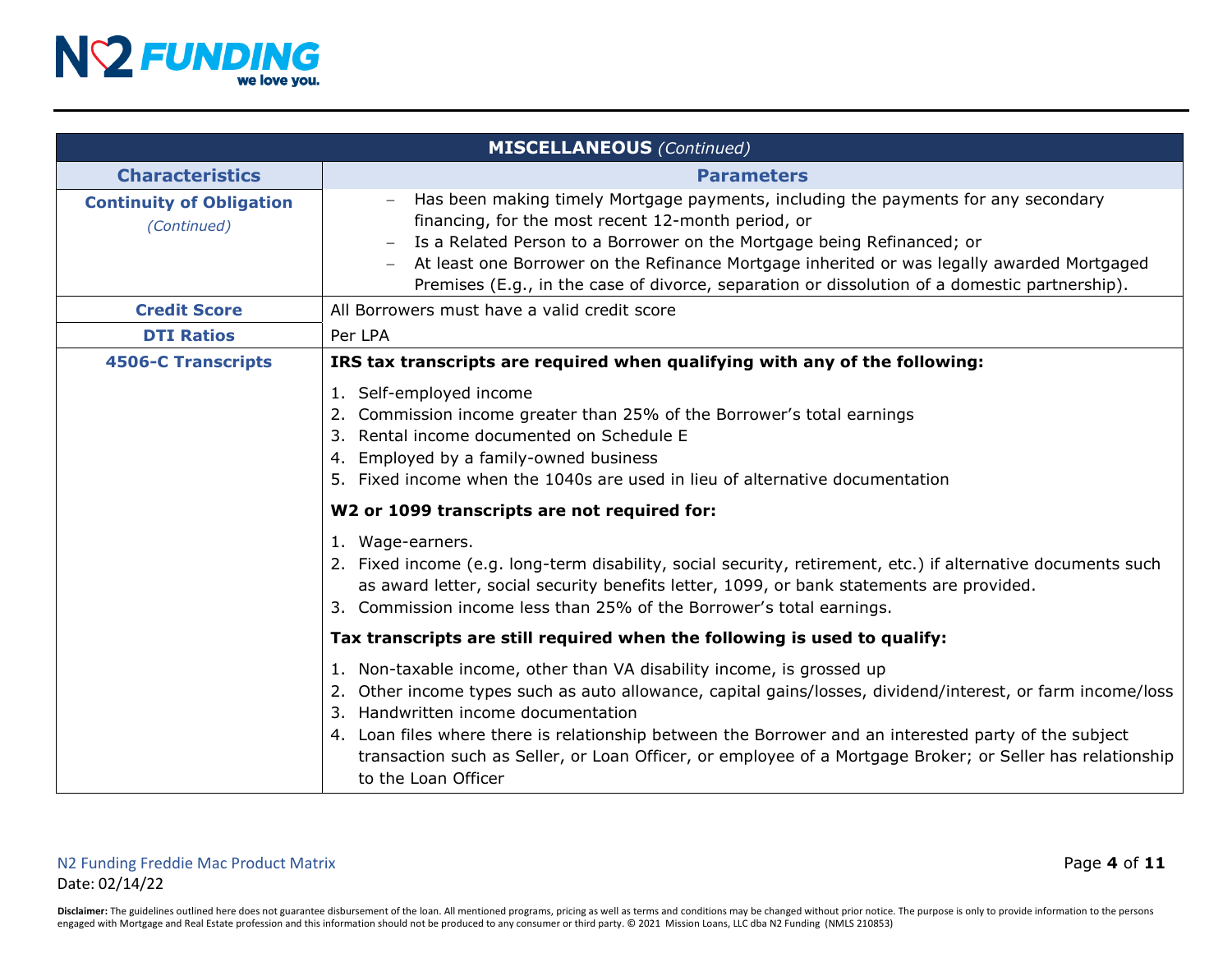

|                                                 | <b>MISCELLANEOUS</b> (Continued)                                                                                                                                                                                                                                                                                                                                                                                                                                                                                                                                                                                                                                                                                                                                                                                                                                                                                                                                                                                                                                                                                                                                                                   |
|-------------------------------------------------|----------------------------------------------------------------------------------------------------------------------------------------------------------------------------------------------------------------------------------------------------------------------------------------------------------------------------------------------------------------------------------------------------------------------------------------------------------------------------------------------------------------------------------------------------------------------------------------------------------------------------------------------------------------------------------------------------------------------------------------------------------------------------------------------------------------------------------------------------------------------------------------------------------------------------------------------------------------------------------------------------------------------------------------------------------------------------------------------------------------------------------------------------------------------------------------------------|
| <b>Characteristics</b>                          | <b>Parameters</b>                                                                                                                                                                                                                                                                                                                                                                                                                                                                                                                                                                                                                                                                                                                                                                                                                                                                                                                                                                                                                                                                                                                                                                                  |
| <b>Employment/Income</b><br><b>Verification</b> | For salaried employees, the Verbal Verification of Employment (VVOE) must be completed within 10<br>$\bullet$<br>business days prior to the Promissory Note date.<br>For self-employed Borrowers:<br>$\bullet$<br>Sellers must verify the existence of the Borrower's business within 120 calendar days prior to<br>the Note date and document the source of the information obtained:<br>From a third party, such as a CPA, regulatory agency or the applicable licensing bureau.<br>By verifying a phone listing and address for the Borrower's business using a telephone<br>book, the Internet, or directory assistance.<br>Sellers are required to verify Borrower's self-employed business is open and operating within 10<br>days of the Promissory Note date.<br>For Borrowers in the military, a military Leave and Earnings Statement dated within 30 days prior to<br>the Promissory Note date is acceptable in lieu of a verbal verification of employment.                                                                                                                                                                                                                            |
| <b>Student Loan Debt</b><br><b>Calculation</b>  | Student Loans in Repayment, Deferment or Forbearance:<br>$\bullet$<br>If the monthly payment amount is greater than zero, use the monthly payment amount<br>reported on the credit report or other file documentation, OR<br>If the monthly payment amount reported on the credit report is zero, use 0.5% of the<br>outstanding loan balance, as reported on the credit report.<br>Student Loan Forgiveness, Cancelation, Discharge and Employment-Contingent Repayment Programs:<br>$\bullet$<br>The student loan payment may be excluded from the monthly dent payment-to-income ratio<br>provided the mortgage file contains documentation that indicates the following:<br>The student loan has 10 or less monthly payments remaining until the full balance of the<br>student loan is forgiven, canceled, discharged or in the case of an employment<br>contingent repayment program, paid, or<br>The monthly payment on a student loan is deferred or is in Forbearance and the full<br>٠<br>balance of the student loan will be forgiven, canceled, discharged or in the case of an<br>employment-contingent repayment program, paid at the end of the deferment or<br>forbearance period. |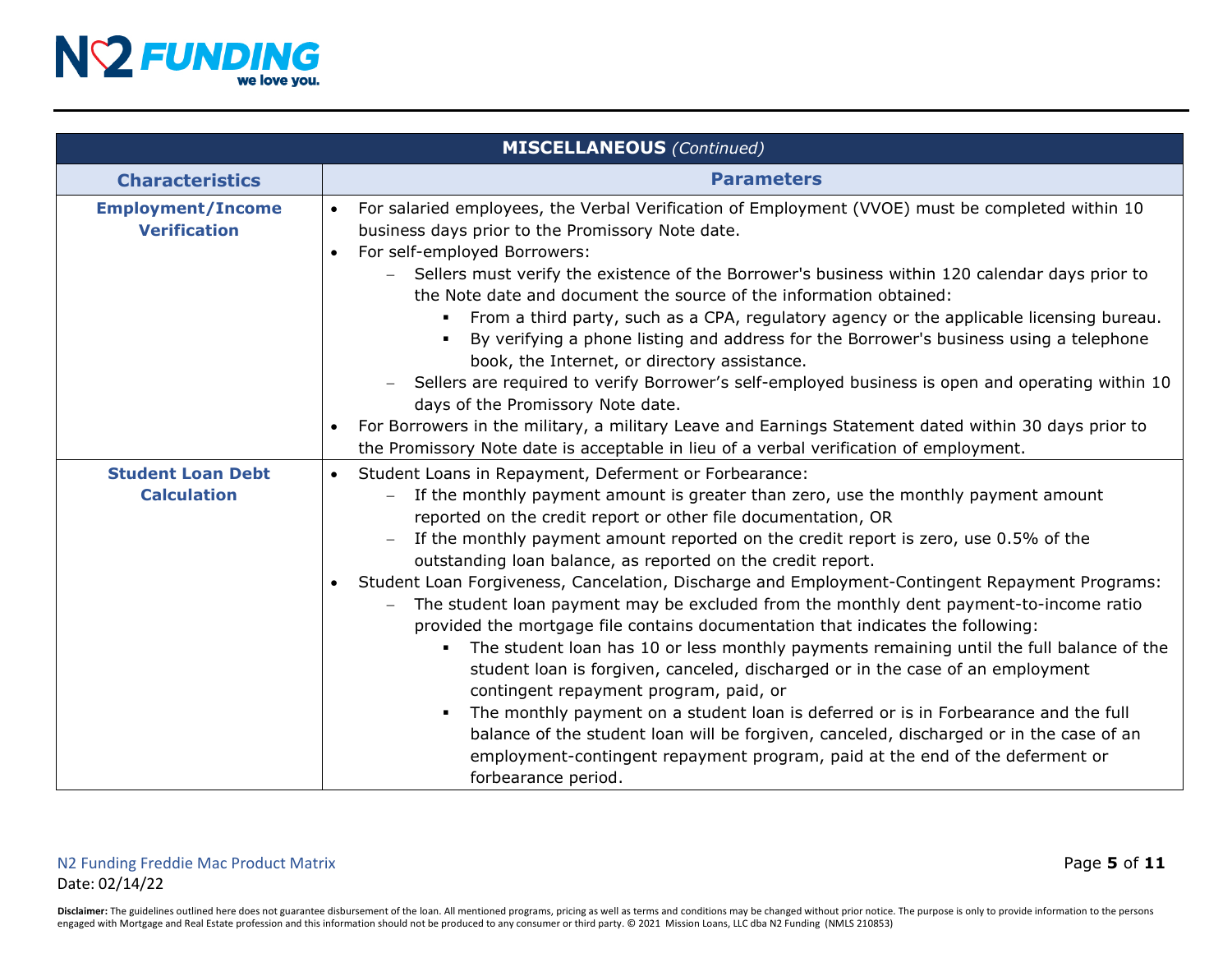

| <b>MISCELLANEOUS</b> (Continued)                              |                                                                                                                                                                                                                                                                                                                                                                                                                                                                                                                                                                                                                                                                                      |                                           |                              |  |  |
|---------------------------------------------------------------|--------------------------------------------------------------------------------------------------------------------------------------------------------------------------------------------------------------------------------------------------------------------------------------------------------------------------------------------------------------------------------------------------------------------------------------------------------------------------------------------------------------------------------------------------------------------------------------------------------------------------------------------------------------------------------------|-------------------------------------------|------------------------------|--|--|
| <b>Characteristics</b>                                        | <b>Parameters</b>                                                                                                                                                                                                                                                                                                                                                                                                                                                                                                                                                                                                                                                                    |                                           |                              |  |  |
| <b>Student Loan Debt</b><br><b>Calculation</b><br>(Continued) | <b>AND</b><br>The Borrower is eligible or approved, as applicable, for the student loan forgiveness, cancellation,<br>$\bullet$<br>discharge or employment-contingent repayment program and the Seller is not aware of any<br>circumstances that will make the Borrower ineligible in the future. Evidence of eligibility or approval<br>must come from the student loan program or the employer, as applicable.                                                                                                                                                                                                                                                                     |                                           |                              |  |  |
| <b>Escrow Holdback</b>                                        | For Minor Repairs where completion within 10 days of funding.<br>$\bullet$<br>Must be approved by Underwriting Manager.<br>$\bullet$                                                                                                                                                                                                                                                                                                                                                                                                                                                                                                                                                 |                                           |                              |  |  |
| <b>Financing Concessions</b>                                  | Financing concessions for Primary Residences and Second Homes must be within the following<br>$\bullet$<br>allowable percentages:<br>9% of value with LTV/CLTV ratios less than or equal to 75%<br>6% of value with LTV/CLTV ratios greater than 75% up to and including 90%<br>- 3% of value with LTV/CLTV ratios greater than 90%<br>The maximum financing concession for Investment Properties is 2% of value regardless of LTV ratio.<br>$\bullet$<br>The property Seller can pay up to 12 months' future HOA dues, per Freddie Mac guidelines. Amount of<br>$\bullet$<br>HOA dues must meet IPC limits. See Freddie Mac's Seller's Guide - Section 25.3 for additional details. |                                           |                              |  |  |
| <b>Gifts Including Gift of</b>                                | <b>Occupancy Type</b>                                                                                                                                                                                                                                                                                                                                                                                                                                                                                                                                                                                                                                                                | < 80% LTV, TLTV, HTLTV                    | >80% LTV, TLTV, HTLTV        |  |  |
| <b>Equity</b>                                                 | Primary Residence                                                                                                                                                                                                                                                                                                                                                                                                                                                                                                                                                                                                                                                                    | None, all funds OK to gift                | None, all funds ok to gift   |  |  |
|                                                               | Second Home                                                                                                                                                                                                                                                                                                                                                                                                                                                                                                                                                                                                                                                                          | None, all funds OK to gift<br>Not Allowed | 5% Min Borrower Contribution |  |  |
|                                                               | <b>Investment Property</b>                                                                                                                                                                                                                                                                                                                                                                                                                                                                                                                                                                                                                                                           | Not Allowed                               |                              |  |  |
|                                                               | DOCUMENTATION REQUIREMENTS<br>A Gift Letter signed by the Donor stating:<br>The Donor's name and that the funds are given by a Related Person<br>$\bullet$<br>The Donor's mailing address and telephone number<br>$\bullet$                                                                                                                                                                                                                                                                                                                                                                                                                                                          |                                           |                              |  |  |
|                                                               | The amount of the gift funds or gift of equity<br>$\bullet$<br>That the gift funds or gift of equity are a gift that does not have to be repaid<br>$\bullet$                                                                                                                                                                                                                                                                                                                                                                                                                                                                                                                         |                                           |                              |  |  |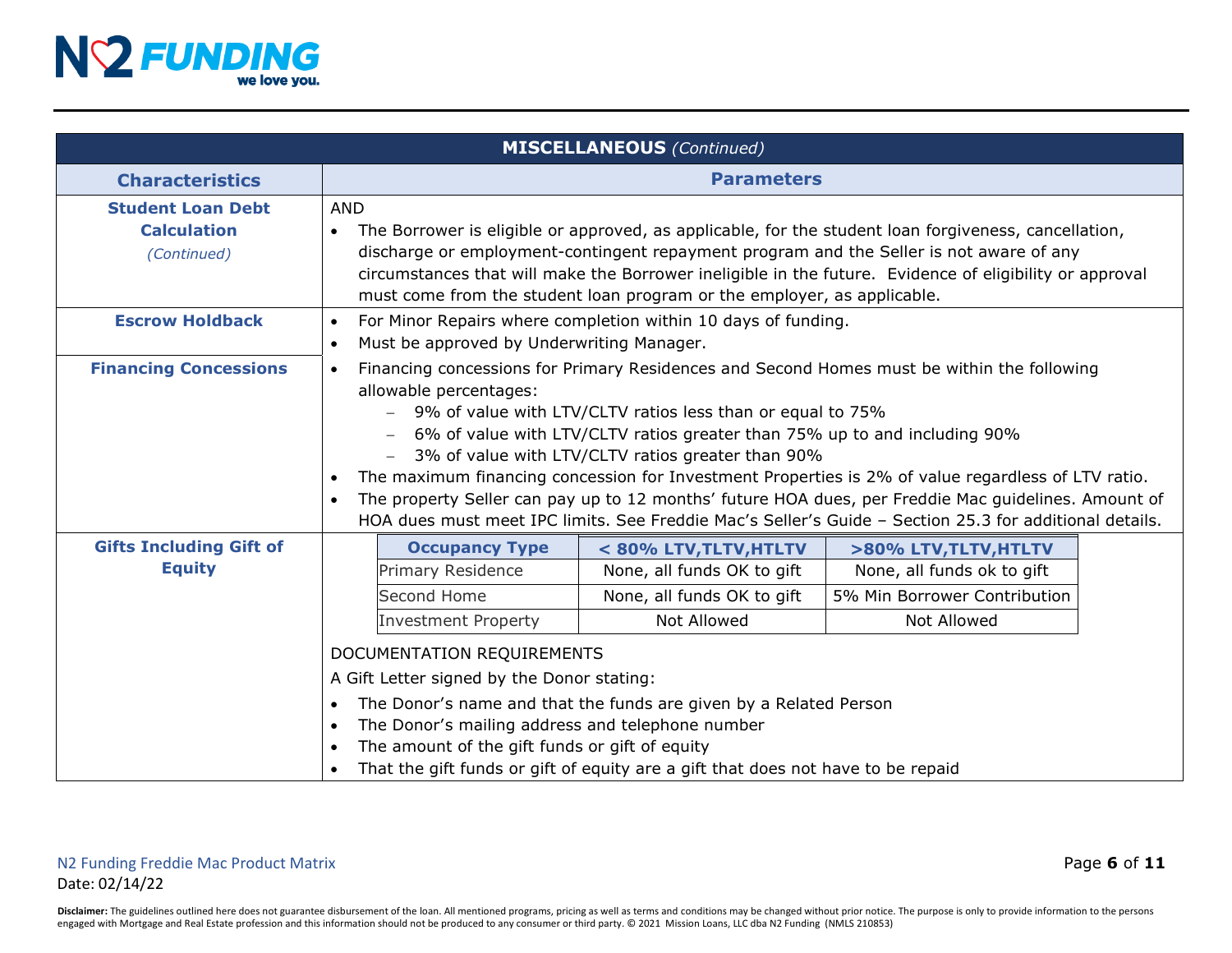

|                                                                | <b>MISCELLANEOUS</b> (Continued)                                                                                                                                                                                                                                                                                                                                                                                                                                                                                                                                                                                                                                                                                                                                                                                                                                                                                                                                                                                                                                                                                                                                                                                                                                                                                                                                                                                                                                                                                                                                                                                                                                                                                                                                     |  |  |
|----------------------------------------------------------------|----------------------------------------------------------------------------------------------------------------------------------------------------------------------------------------------------------------------------------------------------------------------------------------------------------------------------------------------------------------------------------------------------------------------------------------------------------------------------------------------------------------------------------------------------------------------------------------------------------------------------------------------------------------------------------------------------------------------------------------------------------------------------------------------------------------------------------------------------------------------------------------------------------------------------------------------------------------------------------------------------------------------------------------------------------------------------------------------------------------------------------------------------------------------------------------------------------------------------------------------------------------------------------------------------------------------------------------------------------------------------------------------------------------------------------------------------------------------------------------------------------------------------------------------------------------------------------------------------------------------------------------------------------------------------------------------------------------------------------------------------------------------|--|--|
| <b>Characteristics</b>                                         | <b>Parameters</b>                                                                                                                                                                                                                                                                                                                                                                                                                                                                                                                                                                                                                                                                                                                                                                                                                                                                                                                                                                                                                                                                                                                                                                                                                                                                                                                                                                                                                                                                                                                                                                                                                                                                                                                                                    |  |  |
| <b>Gifts Including Gift of</b><br><b>Equity</b><br>(Continued) | <b>VERIFICATION REQUIREMENTS</b><br>If the verification provided in the mortgage file does not show evidence that the gift funds have been<br>deposited in the Borrower's account, the Borrower must provide evidence of the transfer of funds from the<br>Donor to the Borrower.                                                                                                                                                                                                                                                                                                                                                                                                                                                                                                                                                                                                                                                                                                                                                                                                                                                                                                                                                                                                                                                                                                                                                                                                                                                                                                                                                                                                                                                                                    |  |  |
| <b>Loan Purpose</b>                                            | <b>Purchase</b><br>$\bullet$<br>Limited Cash-Out/Rate & Term Refinance: Proceeds can be used to:<br>Pay off a First Mortgage.<br>Pay off any Junior Liens related to the purchase of the subject property.<br>Pay related closing costs and prepaid items.<br>Disburse cash out to the Borrower in an amount not to exceed 2% of the new Mortgage or<br>\$2,000, whichever is less.<br><b>Cash-Out:</b><br>A 6-month seasoning is required, measured from Settlement date to the Promissory Note date<br>of the CashOout Refinance Mortgage, unless at least one Borrower on the Refinance Mortgage<br>inherited or was legally awarded the subject property (for example, in the case of divorce,<br>separation or dissolution of a domestic partnership), or delayed financing is met.<br>Freddie Mac's delayed financing provision is acceptable if all of the following conditions are met:<br>The executed Closing Disclosure from the Purchase transaction must reflect that no<br>financing secured by the subject property was used to purchase the subject property.<br>The preliminary title report for the Refinance transaction must reflect the Borrower as the<br>owner of the subject property and must reflect that there are no liens on the property.<br>The source of funds used to purchase the subject property must be fully documented.<br>٠<br>If funds were borrowed to purchase the subject property, those funds must be repaid<br>٠<br>and reflected on the Closing Disclosure for the Refinance transaction<br>There must be no affiliation or relationship between the Buyer and the Seller.<br>The Cash-Out Refinance Mortgage must comply with the applicable LTV/CLTV/HTLTV<br>ratio limits and all other Freddie Mac requirements. |  |  |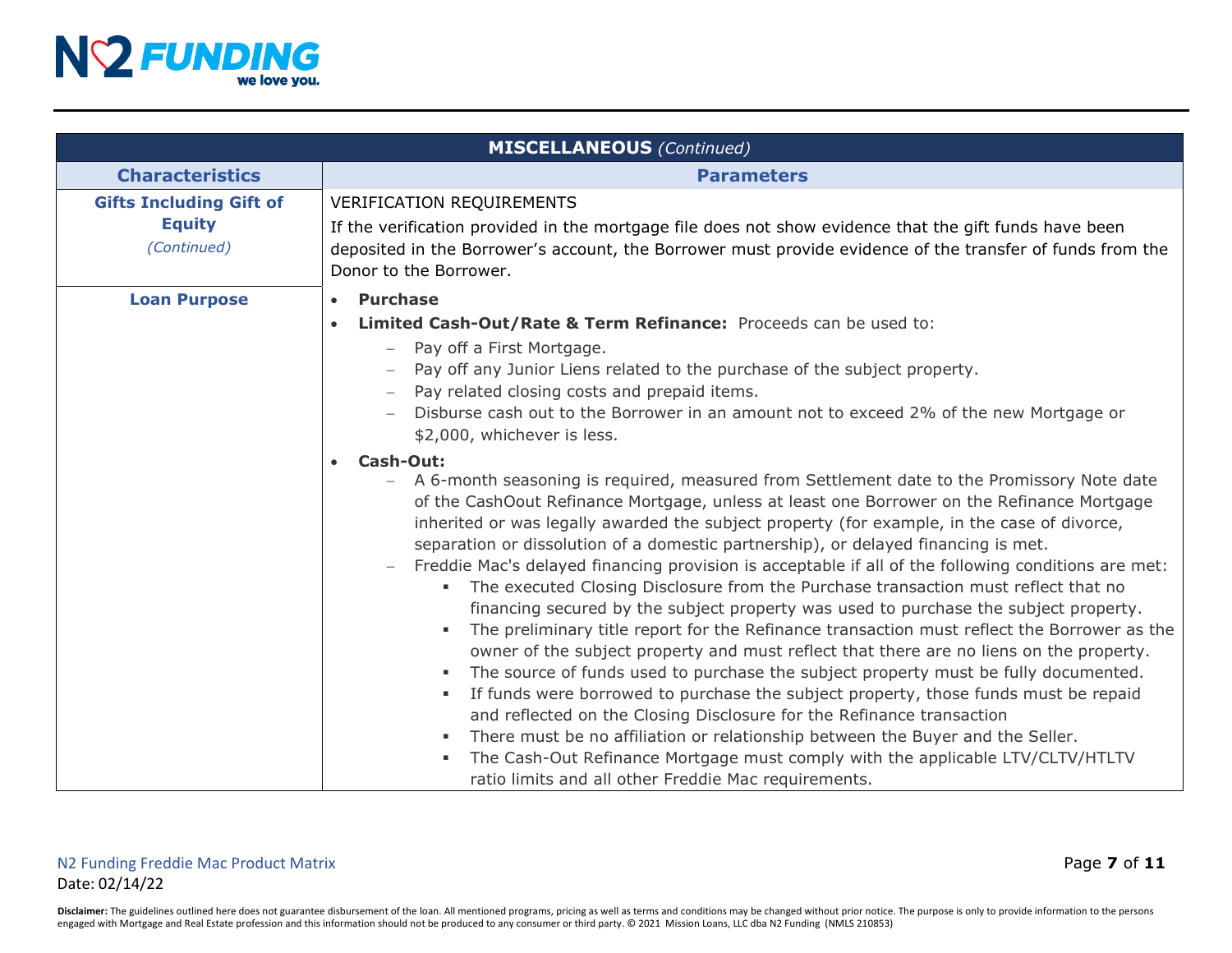

|                                                                                                                                       | <b>MISCELLANEOUS</b> (Continued)                                                                                                                                                                                                                                                                                                                                                                                                                                                                                               |  |  |  |
|---------------------------------------------------------------------------------------------------------------------------------------|--------------------------------------------------------------------------------------------------------------------------------------------------------------------------------------------------------------------------------------------------------------------------------------------------------------------------------------------------------------------------------------------------------------------------------------------------------------------------------------------------------------------------------|--|--|--|
| <b>Characteristics</b>                                                                                                                | <b>Parameters</b>                                                                                                                                                                                                                                                                                                                                                                                                                                                                                                              |  |  |  |
| <b>Loan Purpose</b><br>(Continued)                                                                                                    | The amount of the Cash-Out Refinance Mortgage must not exceed the sum of the original<br>purchase price and related closing costs, financing costs and prepaids/escrows as<br>documented by the Closing Disclosure for the Purchase transaction, less any gift funds<br>used to purchase the subject property.<br>All Refinance transactions must meet Continuity of Obligation requirements.                                                                                                                                  |  |  |  |
| <b>Occupancy</b>                                                                                                                      | Primary Residence: 1 - 4 units<br>$\bullet$<br>Second Home: 1 unit only<br>$\bullet$<br>Investment Property: 1 - 4 units<br>$\bullet$                                                                                                                                                                                                                                                                                                                                                                                          |  |  |  |
| <b>Properties - Eligible</b>                                                                                                          | Single Family attached/detached single unit<br>$\bullet$<br>$2 - 4$ unit attached/detached<br>$\bullet$<br>Planned Unit Development (PUD)<br>$\bullet$<br>Manufactured Homes - Double Wide Only; Minimum of 600 square feet<br>$\bullet$<br>Low-rise and high-rise Condominiums (must be Freddie Mac eligible)<br>$\bullet$<br>Rural properties (in accordance with Freddie Mac guidelines, loans must be residential in nature)<br>$\bullet$<br>Leaseholds, provide Freddie Mac Ground Lease Analysis (Form 461)<br>$\bullet$ |  |  |  |
| <b>Properties - Ineligible</b>                                                                                                        | Mobile homes<br>$\bullet$<br>Commercial including bed/breakfast, boarding houses etc.<br>$\bullet$<br>Mixed use<br>$\bullet$<br>Non-traditional home types (log & dome homes)<br>$\bullet$<br>Historic homes<br>$\bullet$<br>Manufactured homes with deed restrictions, Single-Wide, Condo, Leasehold, and properties in a 100-<br>$\bullet$<br>year flood plain<br>Condotels<br>Cooperative<br>$\bullet$<br>$\bullet$<br>Working farms and ranches<br>Timeshares<br>$\bullet$<br>$\bullet$                                    |  |  |  |
| Property currently in litigation<br>Unimproved land<br>Land Trust<br>Condition Rating of C5/C6 or a quality rating of Q6<br>$\bullet$ |                                                                                                                                                                                                                                                                                                                                                                                                                                                                                                                                |  |  |  |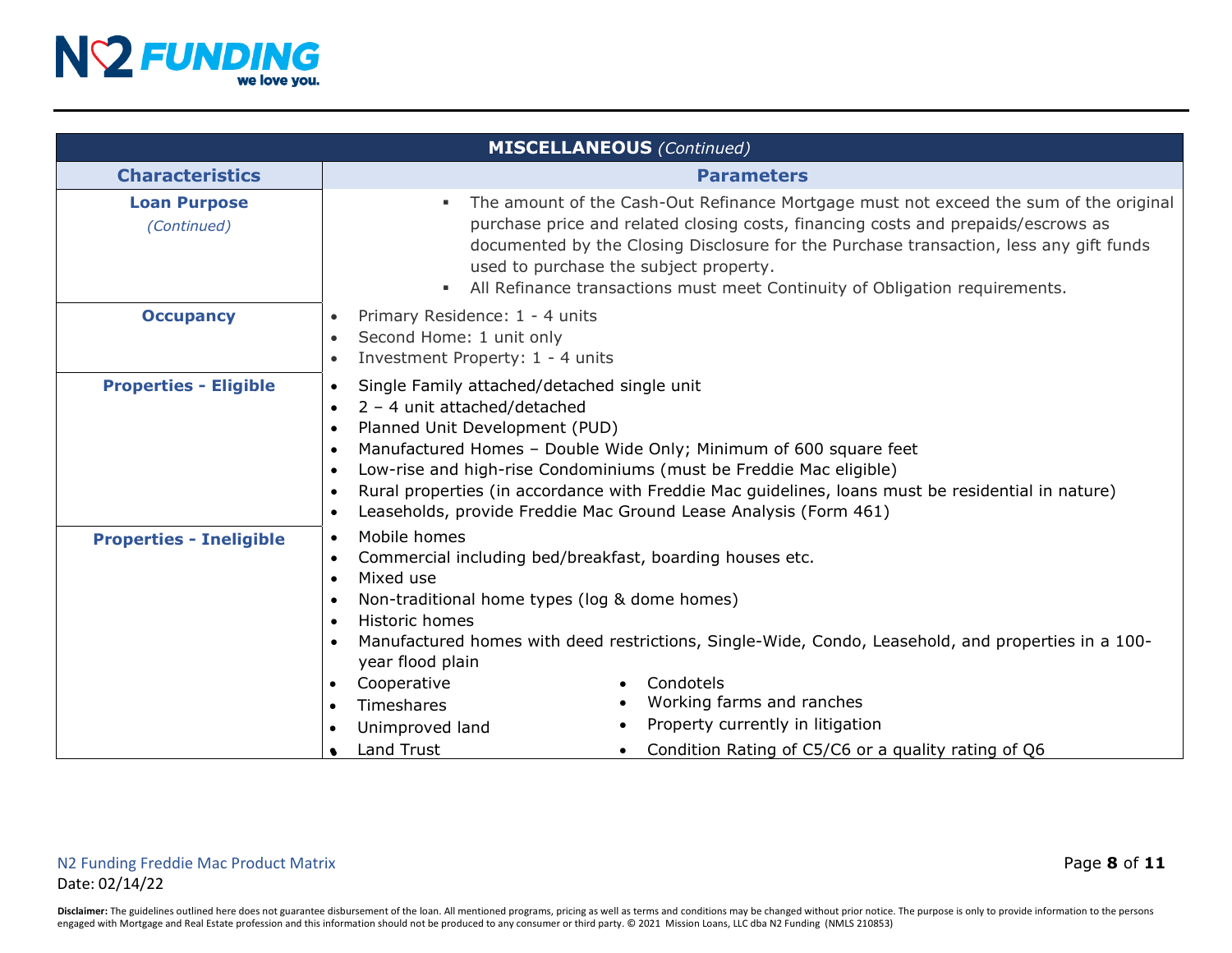

| <b>MISCELLANEOUS</b> (Continued)  |                                                                                                                                                                                                                                                                                                                                                                                                                                                                                                                                                                       |  |  |  |  |
|-----------------------------------|-----------------------------------------------------------------------------------------------------------------------------------------------------------------------------------------------------------------------------------------------------------------------------------------------------------------------------------------------------------------------------------------------------------------------------------------------------------------------------------------------------------------------------------------------------------------------|--|--|--|--|
| <b>Characteristics</b>            | <b>Parameters</b>                                                                                                                                                                                                                                                                                                                                                                                                                                                                                                                                                     |  |  |  |  |
| <b>Recently Listed Properties</b> | The subject property must not be currently listed for sale. It must be taken off of the market on or before<br>the disbursement date of the new Mortgage loan. Borrower must confirm their intent to occupy the subject<br>property (for Principal Residence transactions).                                                                                                                                                                                                                                                                                           |  |  |  |  |
| <b>Rental Income Calculation</b>  | <b>Rental Income Eligibility:</b> Rental income generated from the following property and occupancy types<br>$\bullet$<br>may be considered when determining the stable monthly income:<br>- 1-unit Primary Residence (rental income is eligible from a live-in aide)<br>2- to 4-unit Primary Residence (rental income is eligible from units that are not occupied by the<br>Borrower)<br>Subject 1- to 4-unit Investment Property<br>Non-subject Investment Property owned by the Borrower (not restricted to residential property<br>(e.g., commercial permitted)) |  |  |  |  |
|                                   | Rental income from the Borrower's 2- to 4-unit Primary Residence, subject 1- to 4-unit<br>$\bullet$<br><b>Investment Property and non-subject Investment Property:</b>                                                                                                                                                                                                                                                                                                                                                                                                |  |  |  |  |
|                                   | <b>Net Rental Income</b>                                                                                                                                                                                                                                                                                                                                                                                                                                                                                                                                              |  |  |  |  |
|                                   | Rental Income Source<br>Calculation requirements                                                                                                                                                                                                                                                                                                                                                                                                                                                                                                                      |  |  |  |  |
|                                   | 75% of the gross monthly rent or gross monthly market rent.<br>Lease                                                                                                                                                                                                                                                                                                                                                                                                                                                                                                  |  |  |  |  |
|                                   | Forms 72 or 1000<br>The 25% adjustment is made to compensate for vacancies, operating<br>and maintenance costs and any other unexpected expenses.                                                                                                                                                                                                                                                                                                                                                                                                                     |  |  |  |  |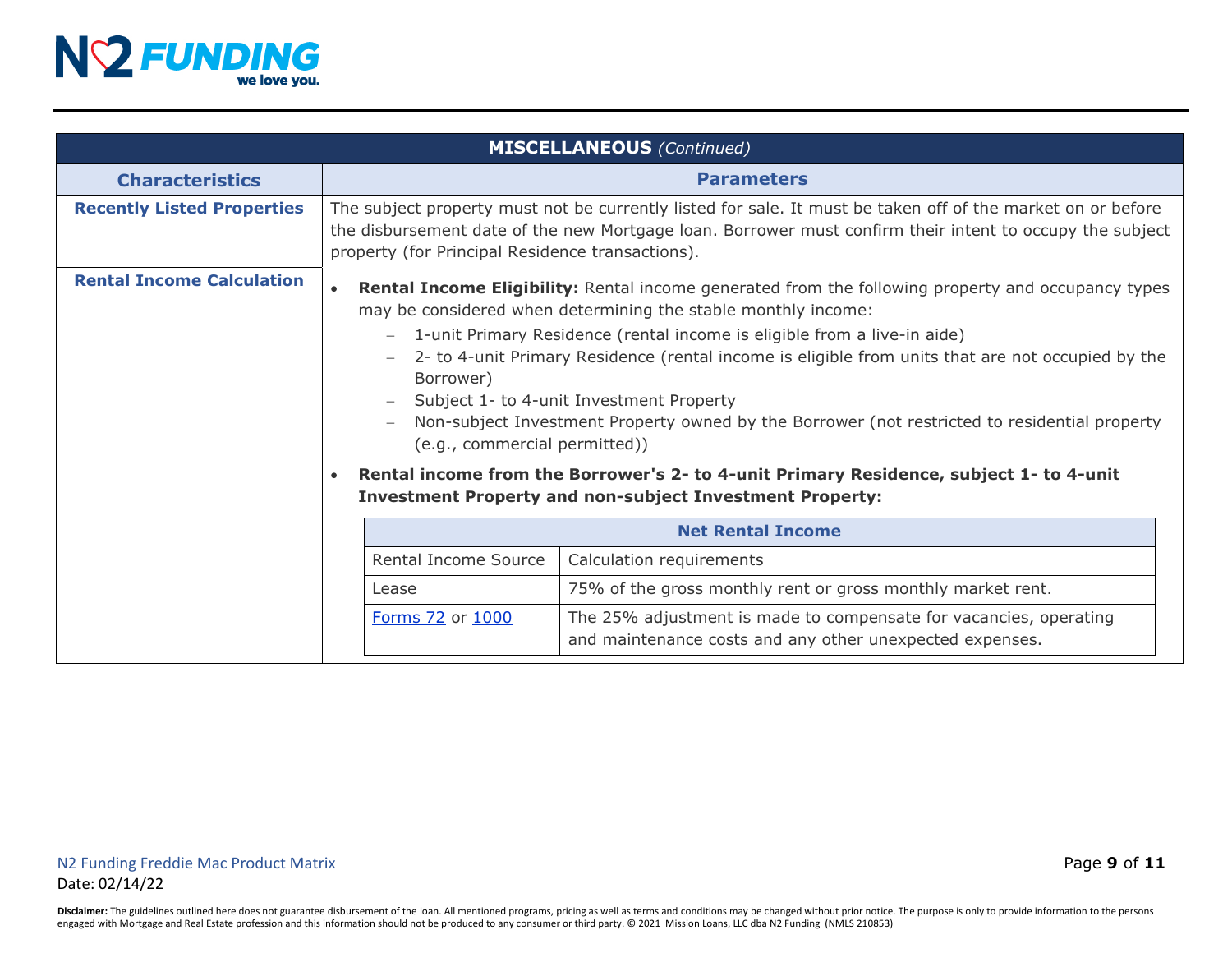

| <b>MISCELLANEOUS</b> (Continued) |                          |                                                                                                                                                                                                                                                                                                                                                                                                                                                                                                                                                                                                                                                                                                      |  |  |
|----------------------------------|--------------------------|------------------------------------------------------------------------------------------------------------------------------------------------------------------------------------------------------------------------------------------------------------------------------------------------------------------------------------------------------------------------------------------------------------------------------------------------------------------------------------------------------------------------------------------------------------------------------------------------------------------------------------------------------------------------------------------------------|--|--|
| <b>Characteristics</b>           | <b>Parameters</b>        |                                                                                                                                                                                                                                                                                                                                                                                                                                                                                                                                                                                                                                                                                                      |  |  |
| <b>Rental Income Calculation</b> |                          |                                                                                                                                                                                                                                                                                                                                                                                                                                                                                                                                                                                                                                                                                                      |  |  |
| (Continued)                      | <b>Net Rental Income</b> |                                                                                                                                                                                                                                                                                                                                                                                                                                                                                                                                                                                                                                                                                                      |  |  |
|                                  | Schedule E               | The net rental income for each individual property is determined based on the<br>history of income and expenses reported on Schedule E.<br>Calculate the net rental income from Schedule E using Form 92, Net Rental<br>Income Calculations - Schedule E, or a similar alternative form:<br><b>Rents Received</b><br>- Less total expenses<br>Add back the following expenses:<br>$+$ Insurance<br>+ Mortgage interest paid to banks, etc.<br>+ Taxes (real estate taxes only)<br>+ Depreciation and/or depletion<br>+ HOA dues (if specifically reported as an expense)<br>+ One-time loss (e.g., casualty loss due to documented catastrophic event)<br>+ Non-cash deductions (e.g., amortization) |  |  |
|                                  |                          | <b>Result:</b> Net Rental Income (calculated to a monthly amount)                                                                                                                                                                                                                                                                                                                                                                                                                                                                                                                                                                                                                                    |  |  |
|                                  |                          | When calculating the net rental income for each individual property, the<br>following expenses reported on Schedule E (and noted above) can only be<br>added back if they are included in the payment amount being used to<br>establish the debt payment-to-income ratio for that property: insurance,<br>mortgage interest paid to banks, real estate taxes, HOA dues                                                                                                                                                                                                                                                                                                                               |  |  |
|                                  |                          |                                                                                                                                                                                                                                                                                                                                                                                                                                                                                                                                                                                                                                                                                                      |  |  |